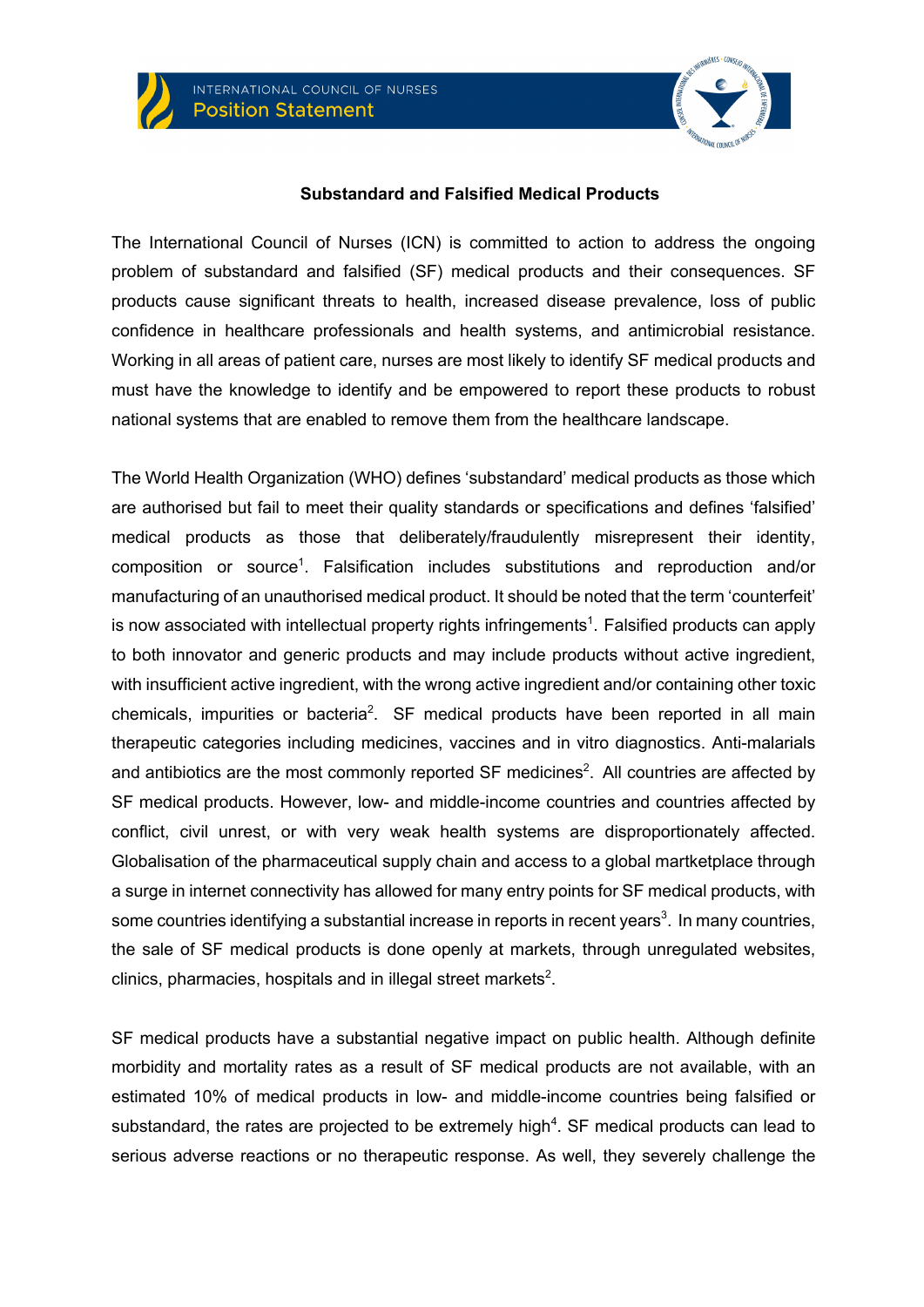

progress and investment made in the prevention and treatment of communicable diseases. Antimicrobial resistance is considered one of the biggest threats to humanity and SF medicines are fueling this global problem and promoting the spread of drug-resistant infections. SF medical products also have significant socioeconomic and economic impacts including increased out-of-pocket spending, lost productivity, lost income and increased poverty<sup>4</sup>.

SF medical products are a symptom of a larger problem and one that is of utmost importance to ICN and the nursing profession: a lack of access to quality, safe and affordable healthcare. Much of the morbidity and mortality from SF medical products could be avoided if people were assured the availability of affordable, quality, authentic medical products<sup>5</sup>. Billions of people around the world do not have access to effective preventative, health promotive and life-saving healthcare. Inequities in access to healthcare, a lack of development of medical products for certain health conditions (vaccines, diagnostics and medicines), and high prices for both outof-pocket payers and health systems are some of the factors that are fueling the proliferation of SF medical products<sup>6</sup>.

Healthcare professionals are an important component of a comprehensive pharmacovigilance system which is the activities relating to the detection, assessment, understanding and prevention of adverse effects or any other drug-related problem<sup>7</sup>. Working in all care settings, nurses administer, monitor and, in some countries, prescribe treatment and are therefore wellpositioned to detect SF medical products which are often only detected when they do not have the intended therapeutic effect. Nurses play an important role in educating the public on safety concerns related to the use of SF medical products and can further prevent their use by promoting health literacy to support informed healthcare seeking behaviours and discourage a self-diagnosis and self-prescribing culture, which has perpetuated these products. The problem of SF medical products is further impacted by a poor reporting culture<sup>3</sup>. Nurses can foster a reporting culture within their multidisciplinary healthcare teams by committing to leadership in this area and empowering colleagues and through a dedication to ongoing vigilance.

ICN works with global stakeholders and partner organisations including the Fight the Fakes campaign which has built a global network of individuals and organisations who raise the profile of substandard and falsified medicines and raise awareness about their dangers and negative impacts on individuals and health systems $8$ . In collaboration with organisations representing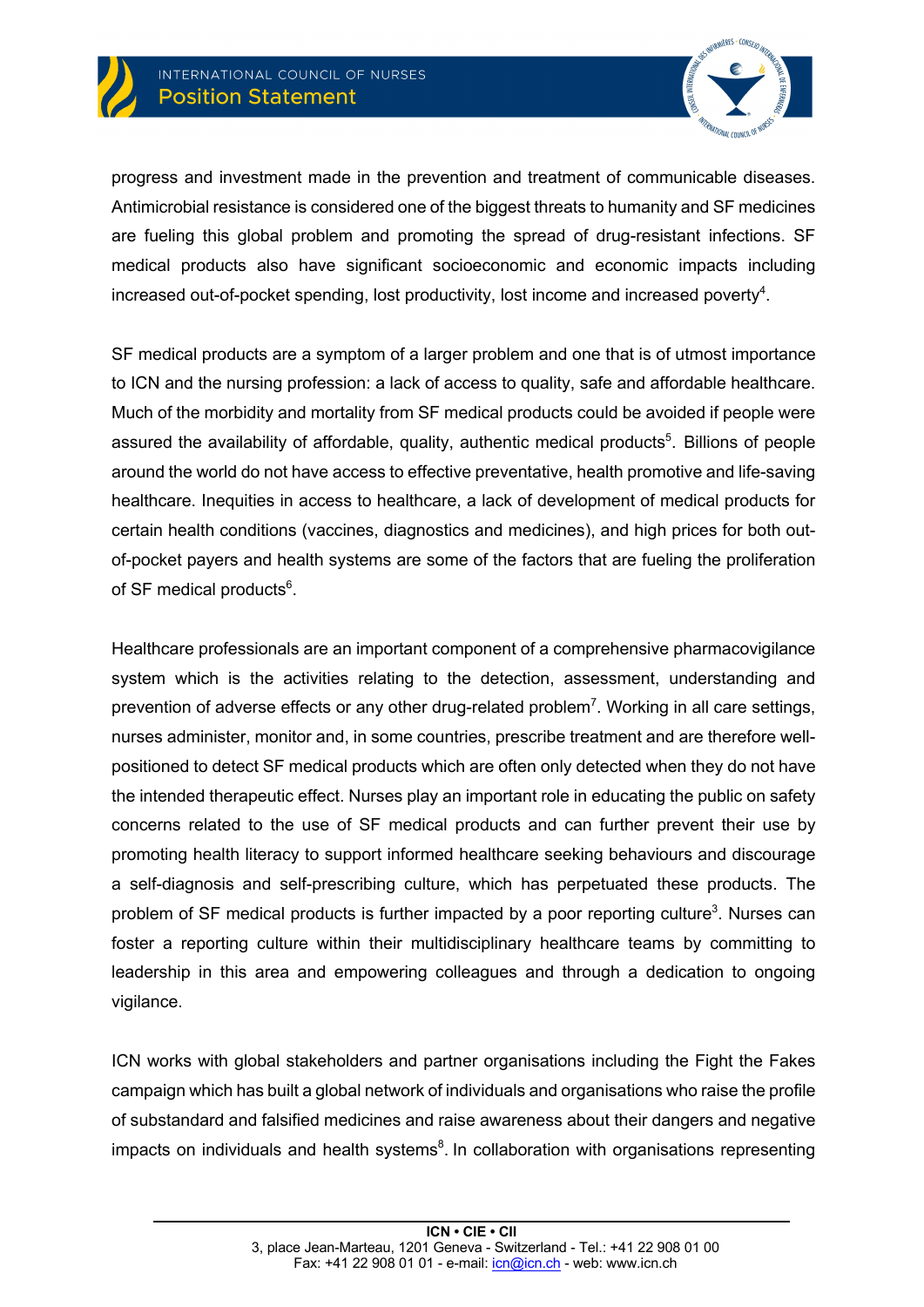



dentists, pharmacists, physicians and physiotherapists, ICN and these other members work to combat SF medical products through various activities of the World Health Professions Alliance (WHPA)<sup>9</sup>.

### **ICN Position & Recommendations**

## **As the global voice of nursing, ICN:**

- Urges governments to recognise the risk that SF medical products pose to public health and develop national action plans that include comprehensive legal frameworks, multistakeholder engagement, robust reporting systems, and strong national regulatory mechanisms that are linked to the global regulatory network as well as increase pharmacovigilance capacity $3,10$ .
- Asserts that nurses and other healthcare professionals must be involved in developing national action plans to prevent, detect and respond to SF medical products and are essential in implementing the related policies.
- Promotes the leadership of nurses and other health professionals in preventing the use of, detecting and reporting SF medical products.
- Encourages healthcare professionals, industry, supply chain, customs, law enforcement, procurers and nongovernmental organisations (NGOs) to report suspected SF medical products to their national or regional regulatory authority.
- Promotes a strong coordinated approach amongst multisectoral stakeholders to prevent the proliferation of SF medical products and to protect patients and public health. These stakeholders include, but are not limited to, the WHO, healthcare professionals, regulatory and enforcement agencies, NGOs, private organisations, patients, and medical product manufacturers, distributors, wholesalers and retailers<sup>11</sup>.
- Engages in multi-stakeholder collaboration to increase public awareness of SF medical products and inform consumers about the risks associated with their use in order to engage them in helping to reduce this risk.
- Encourages donors and philanthropic foundations to develop quality assurance policies that ensure that their funds go towards high quality, regulated medical products.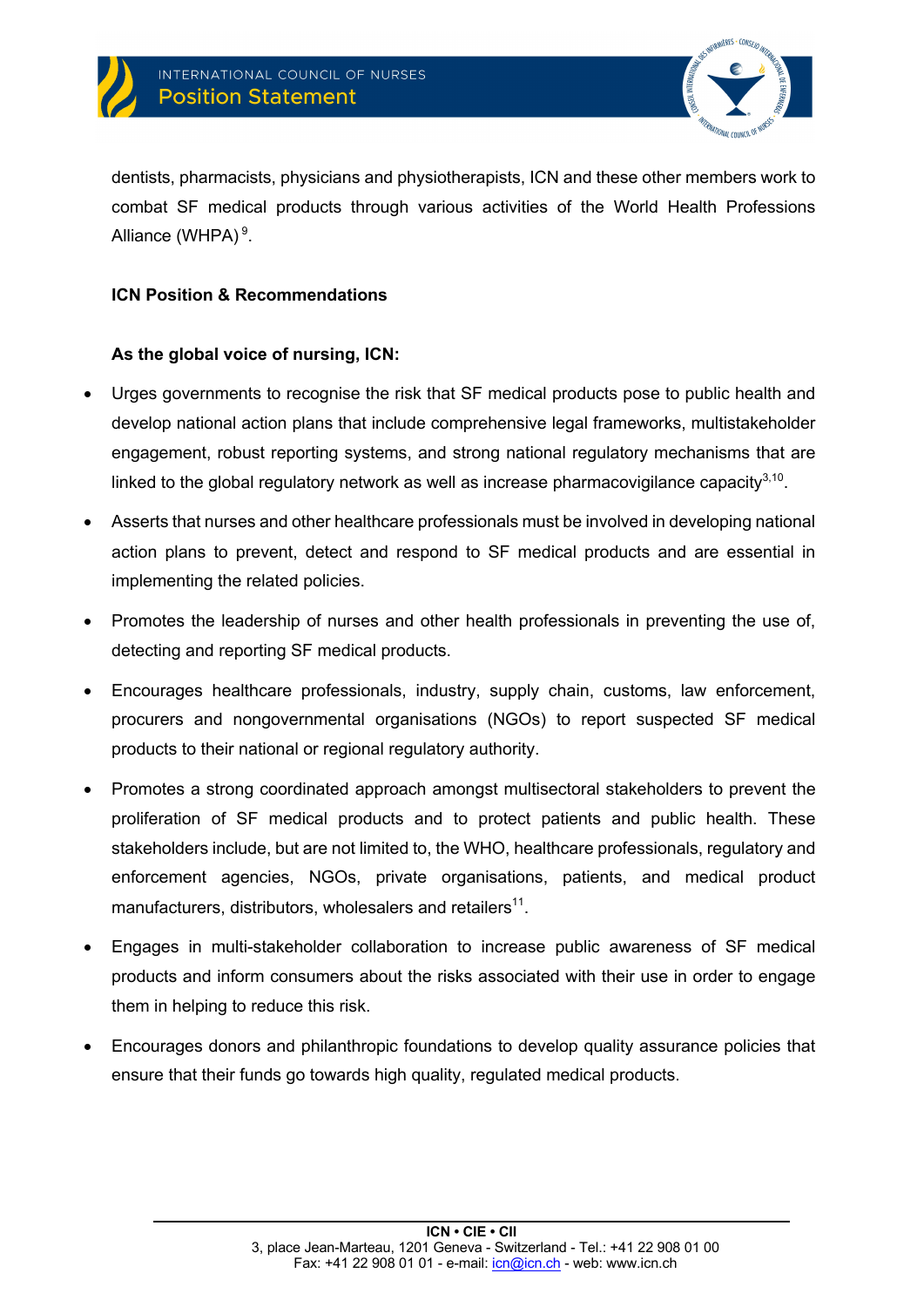

• Maintains that medicines and medical products should be prescribed, administered, and monitored only by qualified and competent healthcare professionals in the context of their professional scope of practice.

## **ICN encourages national nurses' associations (NNAs), in collaboration with their respective government, to:**

- Participate in interprofessional committees aimed at combatting SF medical products.
- Collaborate with pharmacy associations, pharmacists, medical associations, physicians, law enforcement and others to disseminate accurate information on detection and elimination of SF medical products.
- Support nurses' engagement in research initiatives aimed at understanding the prevalence of SF medical products in their respective countries and the role that nurses play in detecting and reporting and the prevention of their use.
- Ensure nursing curriculums include pharmacovigilance and SF medical product education including the health risks associated with SF medical products and detection and response strategies.
- Develop or promote continuining professional development and training programmes for nurses and other healthcare providers in order to encourage reporting and help raise levels of reporting in countries with high rates of SF medical products and low rates of reporting.

# **ICN calls on individual nurses in their role as clinicians, educators, researchers, policy influencers, or executives, to:**

- Increase vigilance and awareness of SF medical products in their own practice and amongst colleagues to increase detection and encourage reporting of suspected cases.
- Participate in the development of national and/or organisational plans for SF medical product prevention, detection, and response.
- When administering, dispensing, monitoring or prescribing medicines, always explain the desired therapeutic effect and known side effects.
- Educate patients, families and communities on choosing reliable sources for acquiring medical products and encourage them to only purchase from these sources; how to identify SF medical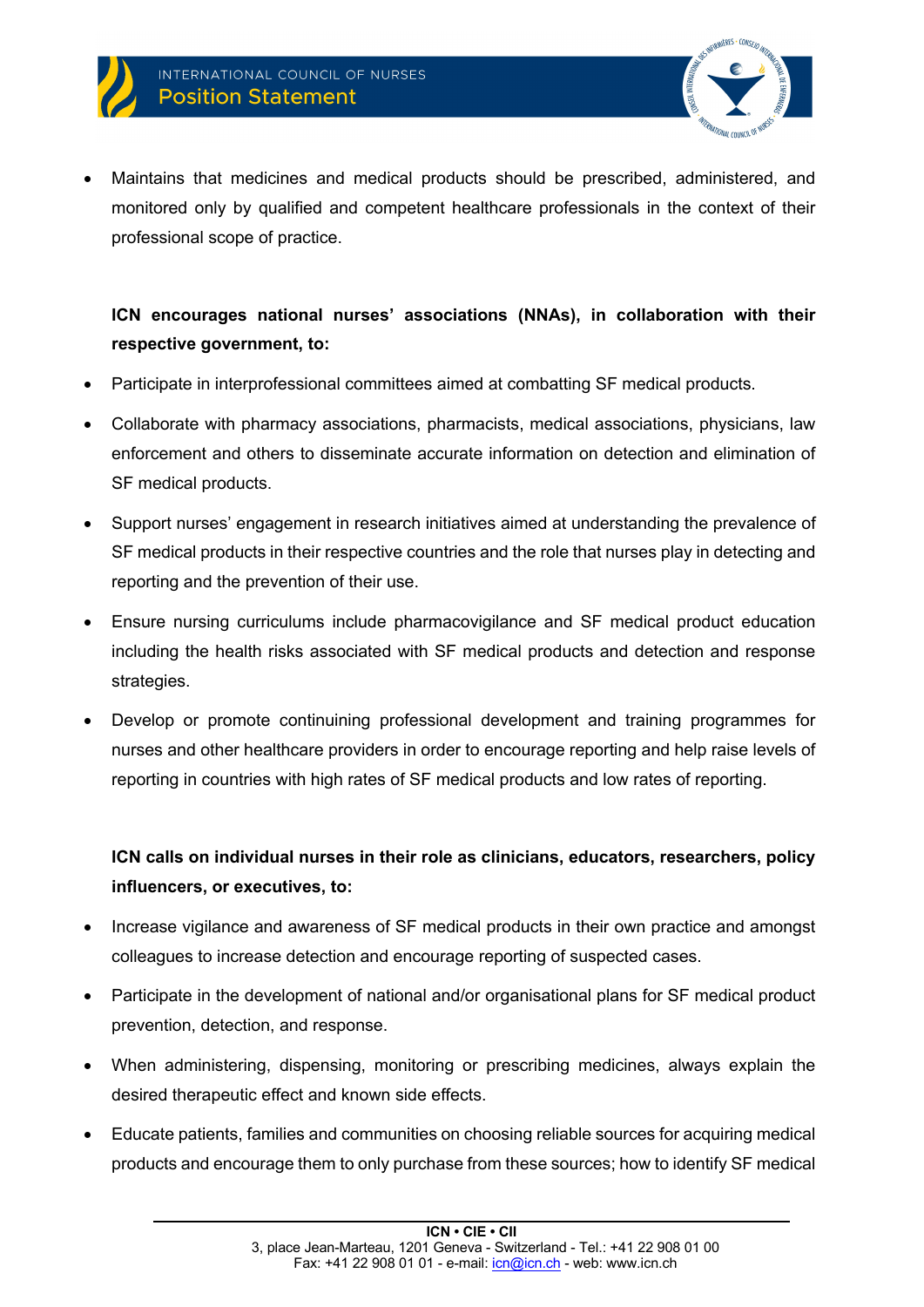



products; and what course of action to take should they suspect a medical product to be substandard or falsified.

• Increase awareness amongst patients and the public of the risks of, and dangers related to, SF medical products and the important role they play in detecting and reporting these products.

> Adopted in 2004 Reviewed and revised in 2010 and 2019 Formerly "Falsified/Counterfeit medicine"